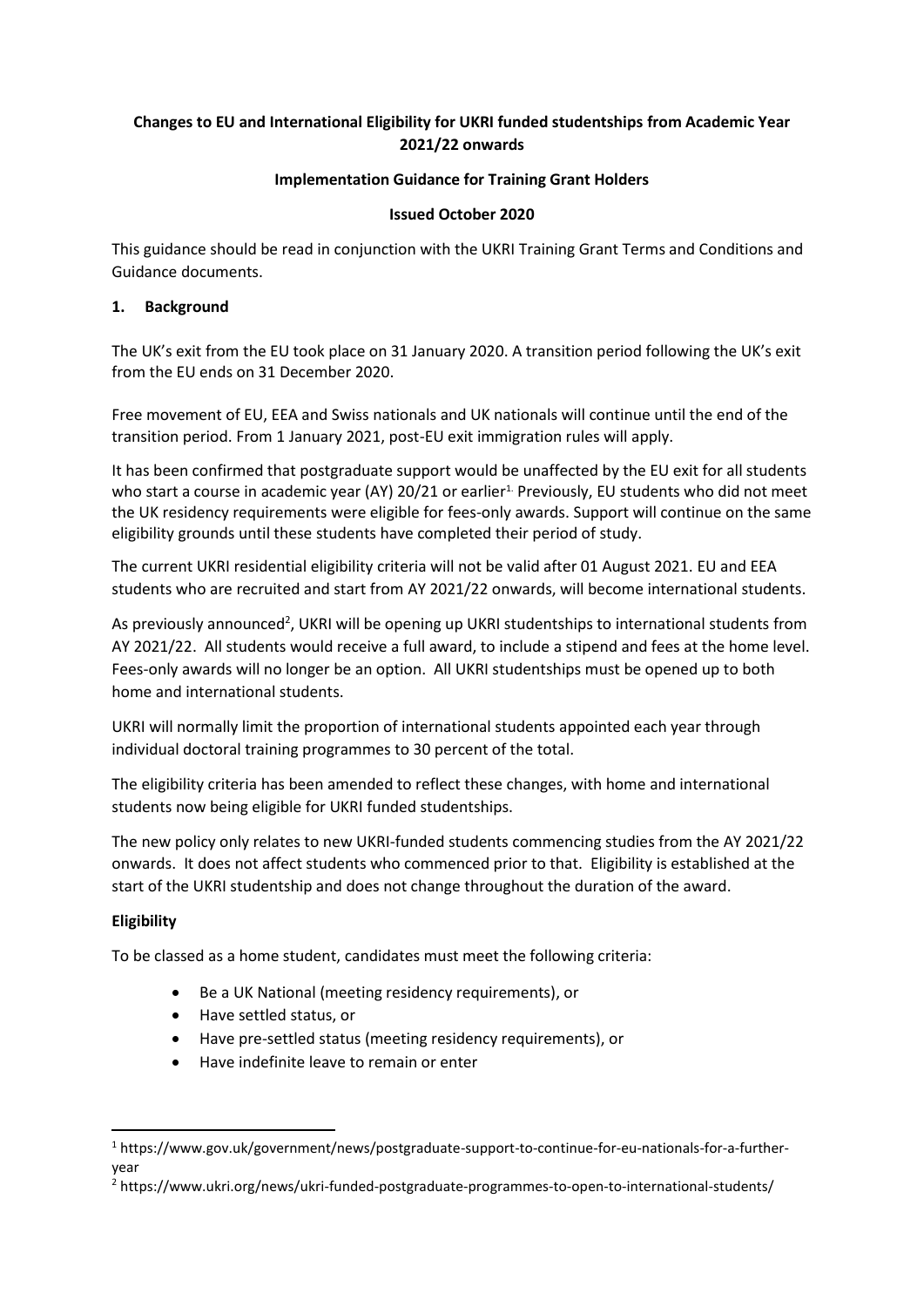If a candidate does not meet the criteria above, they would be classed as an International student.

The full eligibility criteria can be found in **Annex 1.**

It is the responsibility of the research organisation to determine eligibility using the guidance in this document and the UKRI Training Grant terms and conditions and Guidance documents.

### **2. Implementation principles**

### **The Cap**

The cap will be calculated based on a maximum of 30% of the individuals funded by UKRI per cohort per training grant for all standard studentship competitions. Where the 30% does not equal a whole number, this should be rounded up or down to the nearest whole number. There are certain council specific schemes that will not be adopting these standard conditions for example where student numbers are very low or for strategic reasons a lower or higher cap is required. Individual Research Councils will inform their training grant holders where this applies. It will not be possible for institutions to restrict eligibility or impose different cap levels.

All associated studentships are not included in the cap as they are funded in addition to the main award and through a separate recruitment process. Integrated studentships which are part of the cohort but not funded through UKRI are also not included.

#### **Fees**

The new policy only relates to new UKRI-funded students commencing studies from the AY 2021/22 onwards. It does not affect students who commenced prior to that. Eligibility is established at the start of the UKRI studentship and does not change throughout the duration of the award.

Existing UKRI fees only students are not be eligible to receive stipends and additional 'international top-up' fees should not be claimed from existing UKRI students by the RO**.** 

As currently, home students must not be charged additional fees above the fee level paid by UKRI. For international students, international fees may now be charged, however only the home fee level can be claimed from the UKRI training grant or other UKRI funding. UKRI funding may not be used to cover the difference between the home and international fee rate. Institutions will have the flexibility to find international tuition fees from other sources.

These sources can include contributions from the institution, co-funding partners or from the students directly. The institution can also choose to waive the additional fees. ROs must ensure that students are made aware of what their funding includes and what, if any, additional costs would need to be covered from other sources.

In implementing this policy institutions must continue to ensure that recruitment processes are fair, open and transparent with equality, diversity and inclusion policies supported throughout all stages. Recruitment of international students should be based on ability and potential and not the candidates opportunity to access funding. Financial considerations must not be part of the recruitment decision.

You must also ensure that your approach to addressing the gap between the home and international fee rate is fair and meets all legal requirements. Whilst we would hope that consortia can have a common position on this, we do recognise that this is not always possible, especially where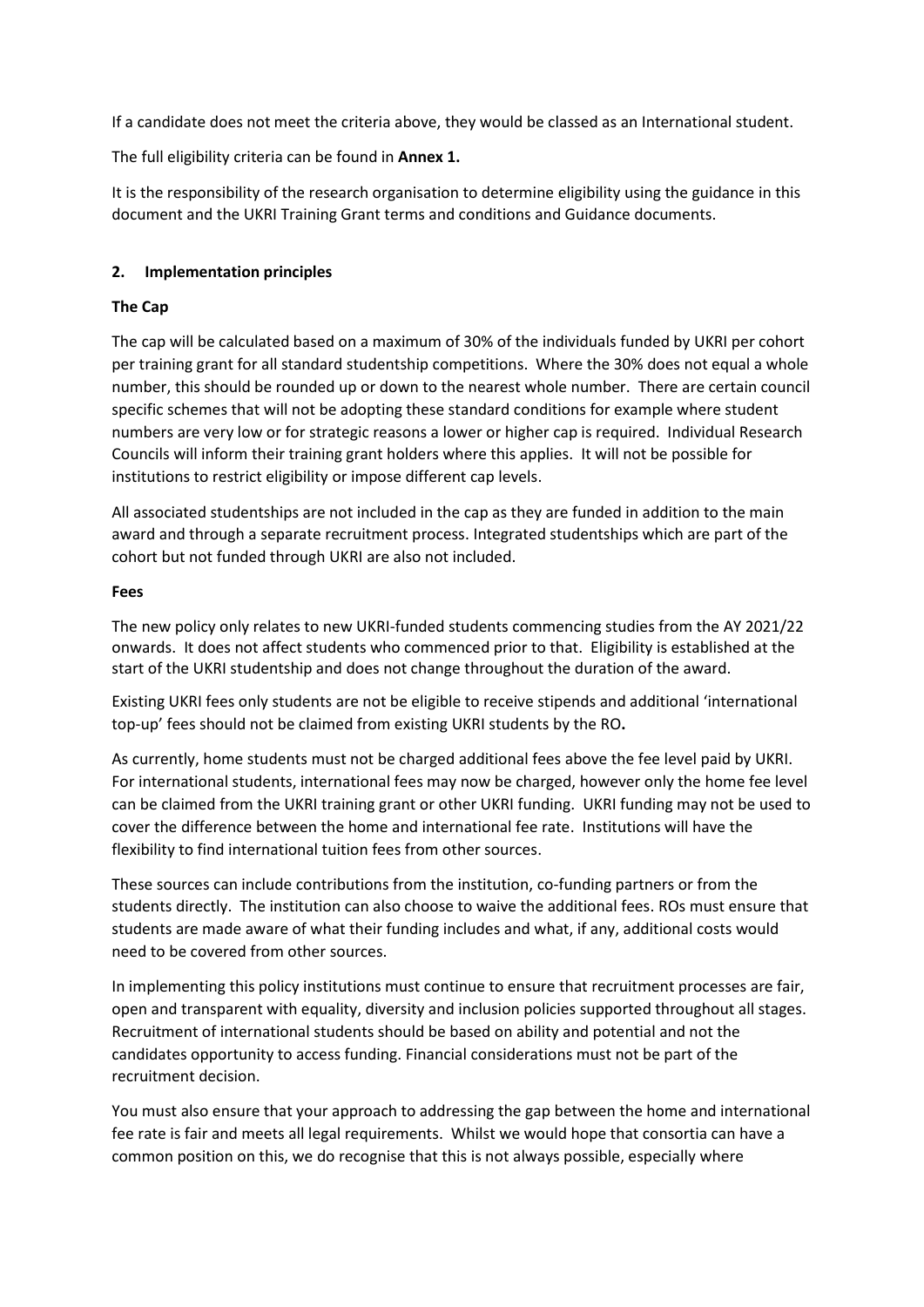institutional policy varies. This is an area that should be considered as part of collaboration agreements.

Where institutional co-funding was agreed as part of a funded grant the training grant holder will need to contact the individual Research Council to discuss any changes to the agreed commitments required as a result of this new policy.

Standard UKRI funding rules will apply. At least 50% of the total cost of the Studentship (at home fee level) must be drawn from the Training Grant or Training Account of a single Council.

# **3. Information required from Training Grant Holders**

The annual report template will be amended to include information on international student recruitment. This information will be required on an individual student basis and will include:

- Confirmation of which fee level the student belongs to
- Whether the fee was charged or waived (if applicable),
- where the shortfall in fees was made up from institutions; co-funding partners; students etc (if applicable)

A full review of the data and how the cap is being implemented across the training grants will be conducted after two years.

### **4. Contacts**

If additional information is required on the guidance above, please contact the individual council using the addresses below:

AHRC[: dtp@ahrc.ukri.org](mailto:dtp@ahrc.ukri.org) BBSRC: [dtp@bbsrc.ukri.org](mailto:dtp@bbsrc.ukri.org) EPSRC: [students@epsrc.ukri.org](mailto:students@epsrc.ukri.org) ESRC[: tdbpolicy@esrc.ukri.org](mailto:tdbpolicy@esrc.ukri.org) MRC[: students@mrc.ukri.org](mailto:students@mrc.ukri.org) NERC[: researchcareers@nerc.ukri.org](mailto:researchcareers@nerc.ukri.org) STFC: [Studentships@stfc.ukri.org](mailto:Studentships@stfc.ukri.org)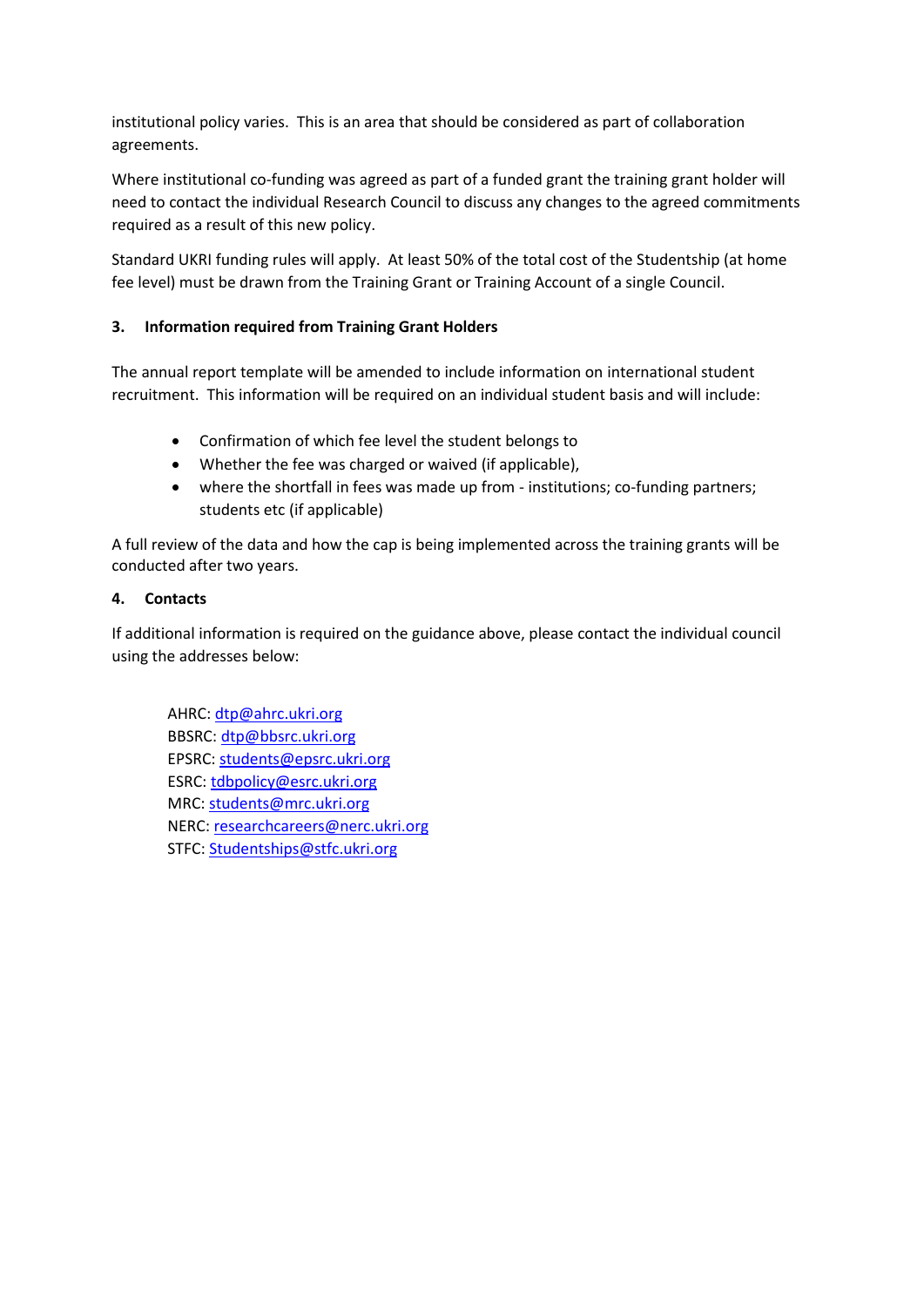### **Annex One - Full Eligibility Criteria**

To be classed as a Home student, candidates must meet the following criteria:

- Be a UK National (meeting residency requirements), or
- Have settled status, or
- Have pre-settled status (meeting residency requirement) or,
- Have indefinite leave to remain or enter

### UK National

The UK includes the United Kingdom and Islands (i.e. the Channel Islands and the Isle of Man).

In terms of residency requirements for UK nationals, for courses starting from 1 August 2021, candidates will continue to be eligible for home fee status as long as:

- they were living in the EEA or Switzerland on 31 December 2020, and have lived in the EEA, Switzerland, the UK or Gibraltar for at least the last 3 years before starting a course in the UK
- have lived continuously in the EEA, Switzerland, the UK or Gibraltar between 31 December 2020 and the start of the course
- the course starts before 1 January 2028

Eligibility on these grounds will only be available for courses starting up to seven years from the last day of the transition period (i.e. on 31 December 2027 at the latest).

Children of UK nationals will also be eligible for support on the same terms, even if they are not themselves UK nationals, as long as both the UK national and the child meet the conditions listed above.

This is following the announcement made by [https://www.gov.uk/guidance/uk-nationals-in-the-eea](https://www.gov.uk/guidance/uk-nationals-in-the-eea-and-switzerland-access-to-higher-education-and-19-further-education)[and-switzerland-access-to-higher-education-and-19-further-education](https://www.gov.uk/guidance/uk-nationals-in-the-eea-and-switzerland-access-to-higher-education-and-19-further-education)

The above residency requirements will not apply to Irish nationals living in the UK and Ireland whose right to study and to access benefits and services will be preserved on a reciprocal basis for UK and Irish nationals under the Common Travel Area arrangement.

It will also not apply to those EU, other EEA and Swiss nationals benefitting from Citizens' Rights under the EU Withdrawal Agreement, EEA EFTA Separation Agreement or Swiss Citizens' Rights Agreement respectively.

# Temporary absence

A UK national may have spent an extended period living outside the UK, either for study or employment and still be eligible for home fee status. Candidates in these circumstances are required to show that they have maintained a relevant connection with their home country and therefore claim that the absence was temporary. 'Temporary' does not depend solely on the length of absence.

# **EU Settlement Scheme**

EU, EEA or Swiss citizens can apply to the EU Settlement Scheme to continue living in the UK after 30 June 2021. If successful, applicants will get either settled or pre-settled status.

# Settled status